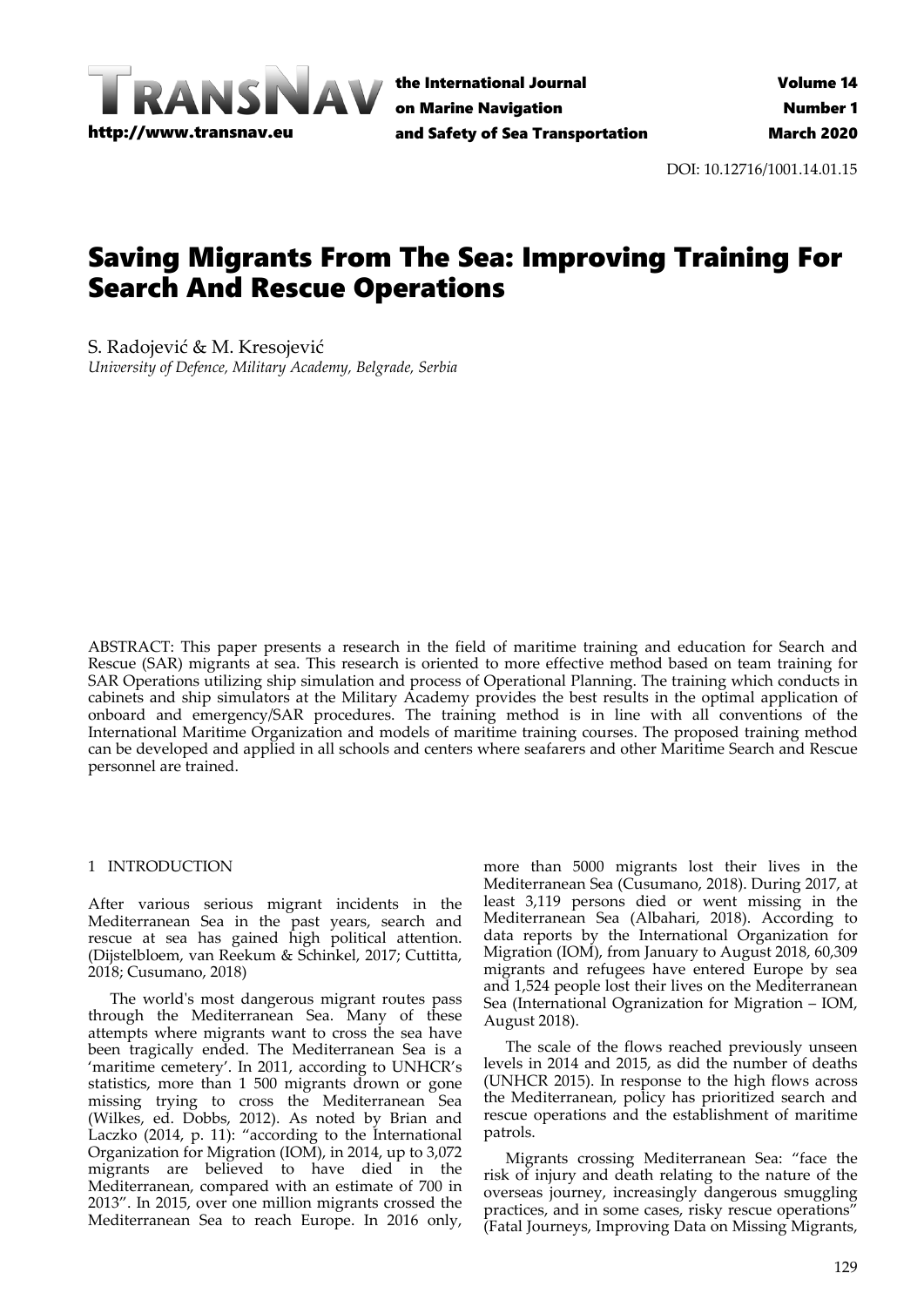2017). It often happens that many ships and boats during migrants and refugees' transportation occur shipwreck in the Mediterranean Sea. It happens especially because the total number of the lifesaving equipment that is standardized in relation to the capacity of the crew and passengers is not in comply with the regulation.

There are a lot of initiatives and projects for proactive approach to improve safety of migrants and shipwreck problem in the Mediterranean Sea (Tazzioli, 2015; Stierl, 2016). Numerous international and regional organizations are involved in solving this problem of migrants at sea, such as UN, IOM, EU, OSCE, UNHCR etc. Analyzing the data and the huge fluctuation of people who are being transported, especially the large number of victims, important segment of this training is a proper approach and knowledge of all techniques and prescribed measures for SAR operations.

Members of the Armed Forces of the Republic of Serbia actively participate in the EUNAVFOR Operation Atalanta in the Indian Ocean, while participation in the EUNAVFOR MED Operation Sophia is also planned. The aim of Operation Sophia is to control maritime migrant routes through the Mediterranean Sea, as well as to suppress the smuggling people and help shipwreckers. Increased frequency of migrant maritime accidents limited the possibilities for exploiting search and rescue forces.

Saving life at sea is as old as sailing. From the first experiences and accidents that happened during the sailing, people have developed different rescue techniques, gained knowledge of favorable and unfavorable aspects of rescue and environmental condition, the functioning of the human organism and means of lifesaving (Radojević, 2013).

### 2 MARITIME TRAINING AT THE SERBIAN MILITARY ACADEMY

Serbian Military Academy has heritage and tradition of education and training personnel for maritime and inland navigation. Military Academy has adopted and developed educational and training program against piracy applying all the provisions and recommendations of the IMO conventions and IMO model courses (Šoškić, Ćurčić & Radojević, 2011). A good example of this training course is the training of the Serbian Autonomous Vessel Protection Detachment that is deployed to the WFP vessels in EU Operation Atalanta (Šoškić, Radojević and Komazec,  $2014$ ).

Although we have training program which is elaborated, after every mission feedback received from participants is thoroughly analyzed, in order to further improve development. The feedback is crucial for each of the subsequent courses. Requests for new training of Serbian AVPD team were directed to enhancement number of classes for personal and collective safety and security at sea and training on ship simulator.

Our research is focused on improving the quality of the maritime training and educational process of training cadets, officers and NCO Serbian Armed

forces and River flotilla in SAR at sea. Military Academy has developed a unique maritime training for people who are engaged in SAR Operations at sea. Benefits for the Ministry of Defence would be preferable maritime training for Serbian military staff for participation in maritime operation.

## 3 TRAINING METHOD FOR SEARCH AND RESCUE OPERATIONS

Based on the risks related to maritime accidents, as well as the dangers that may affect shipwrecks, a systematic training method is developed for personnel who may engage in SAR operations. The training method is based on theoretical knowledge and knowledge of the human organism, experience acquired in practice, as well as the provisions of the International Convention for the Safety of Life at Sea (SOLAS), and in particular the International Convention on Standards of Training, Certification and Watchkeeping for Saefarers, 1978, as amended 1995 - STCW 78/95 and STCW 10 of Manila (SOLAS, 2009 & STCW, 2010).

The conducted research focuses exclusively on the operational-tactical simulator based training for SAR operations at sea without going into other aspects of the migrant issue. Projecting and development of operational-tactical training method based on SAR operation at sea uses ship simulator laboratory and other facilities at the Military academy with cadets participated in the training exercises. Developed training method is based on procedures according to SOLAS and IAMSAR and execution of operational planning on ship's bridge simulator in SAR operation at sea.

In accordance with the requirements of MERSAR and IAMSAR international conventions the instructor has to create search and rescue situation at the Mediterranean Sea on ship simulator. Simulators enable the full-scope of search and rescue operations training as per the IAMSAR manual (IAMSAR Manual, 2016). Modelling of situation for rescue migrants at sea, as well as of the communications, allows training in their use and in the coordination of the search and rescue operations in the most adverse weather conditions. Training scenario cover different hazards and risks at sea. Ships or boats in disaster do not have lifesaving appliances, have inadequate or insufficient lifesaving appliances.

Rescuing represents a very delicate stage of shipwrecks and, as mentioned, at this stage a shipwreck is threatened by multiple risks. Risks that may appear during a shipwreck are widespread: injuries on board, which can be mechanical and thermal; drowning; choking in oil, grease and other dangerous liquids that come from damaged tanks; burns of inflammable liquids, spilled over the sea surface; danger of cold or heat, etc. Understanding the conditions in which the shipwreck finds itself is an important prerequisite for a successful rescue (Radojević & Milinkov, 2018). Actually, according to Guide to Recovery Techniques, all seafarers and vessels may suddenly be involved in to recover people in distress at sea (Guide to Recovery Techniques, 2014).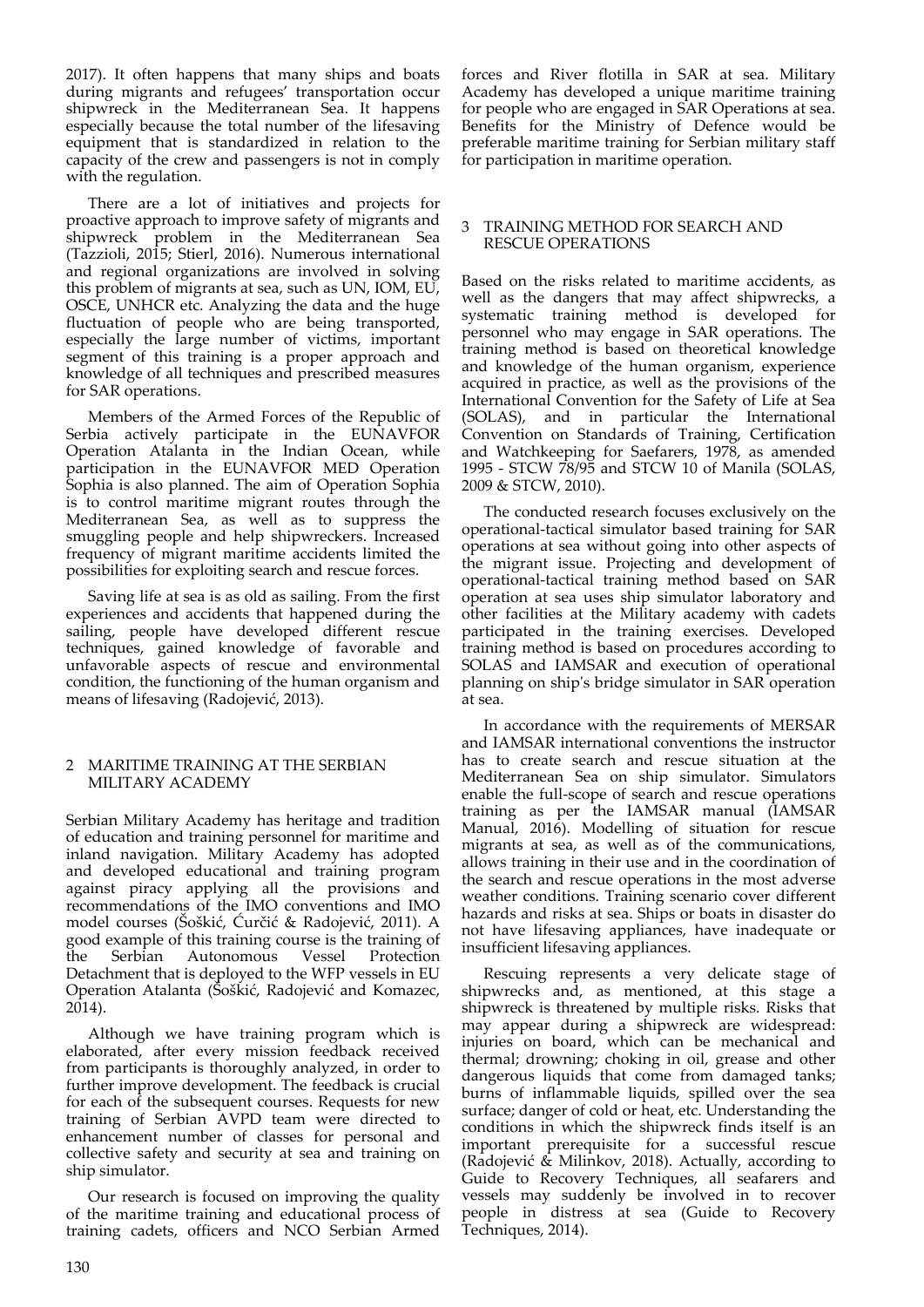In accordance with above mentioned, SAR situation created by instructor was given to trainee as an exercise. The baseline of the planning of the SAR operation is SMEAC system (Situation, Mission, Execution, Administration and Logistics, Command, Control and Communication), which they use to document their orders and instructions for operation (U.S. Coast Guard Emergency Management Manual Volume I, 2019). Using SMEAC Operating procedures is crucial for search and rescue operations at sea (Maritime Search and Rescue Service Implementation Guide, 2017).

In simulated conditions, trainees are given the task of finding migrant boat in distress or migrants who have experienced shipwreck. A group of 9 trainee participate in decisions making process based on data and procedures (Figure 1). Training method includes incident data analysis about: details that lead to shipwrecks; distance of the accident site from SAR units; the number of people in distress; hydrometeorological conditions; the dangers that endanger life in the rescue phase; personal and collective lifesaving appliances; swimming in rescue conditions and in conditions of a turbulent sea, and in conditions with a fire on the sea surface; boarding the raft or boat and use of available equipment; first aid with the cardiopulmonary resuscitation at every situation: in the water, in a boat, on a raft; as well as the survival methods at sea in different conditions and different areas (Radojević & Milinkov, 2018;) (Małyszko, Wielgosz, 2016).



Figure 1. SAR incident – migrant saving

The most important thing in SAR operation is time from the moment of receiving the signal to the rescue of the shipwreck. For the calculation of the time, the formula  $(1)$  shown below can be used.

$$
t_{t} + t_{dm} + t_{r} + \frac{D}{V} + t_{s} \leq t_{l}
$$
 (1)

 $t_{t}$  - time from shipwreck to signal reception (in modern age that is approximately two minutes),

 $t_{dm}$  - time for decision making (approximately ten minutes),

 $t_r$  - time to equip with the necessary lifesaving appliance (approximately thirty minutes),

 $\hat{D}/V$  - time it takes to get to the shipwrecks

*st* - time needed to rescue the shipwrecked (approximately five minutes),

 $t_i$  - time during which shipwreckers could stay alive in water (there are tables with a calculated survival time in waters of different temperatures). This is control time for the successful completion of the ship simulator task.

Trainee uses survival times presented in curves or tables as a function of water temperature, e.g. the classic Molnar survival curve (Molnar, 1946) and the water immersion survival table in the book Essentials of Sea Survival by Golden and Tipton (2002). Most important weather conditions are swell, wind strength, wind direction, waves, temperature, precipitation and visibility. In particular, water temperature and physiological status of the victims is most important due to rescue operation and surviving at sea (Xu, X., Turner, C. A., & Santee, W. R. 2011). As one can realize, it is very important that decision is made quickly, and by the control time we can evaluate success of simulation.

Also trainees analyze procedures for recovering persons from water. The importance of proper and timely preparation on board is invaluable for the successful implementation of rescue. This include a series of preparations: line for survival boats and craft; gantry crane and cargo net for recovery of survivors; pilot ladders and manropes to assist survivors boarding the vessel; vessel's lifeboats; linethrowing apparatus; floodlights if recovery at night, and preparation of stretchers and first aid boxes for survivors requiring medical assistance (IAMSAR Manual, 2016).

Decision for SAR operation which is made by trainee is checked on the Ship bridge simulator. The simulation exercise is carried out in three groups of 3 trainees each: first group (3 members of the bridge team comprising the Captain, navigator and one assistant), second group on navigation paper chart and third group on GMDSS (Global Maritime Distress and Safety System) simulator.

The exercise consists of interconnected activities that are very important for successful rescue of people at sea and emergency response. During the exercise, trainees are practicing in the procedure of shipwreckers in the fire at sea surface and when shipwreckers is in the water outside the collective lifesaving appliances. International Aeronautical and Maritime Search and Rescue Manual (IAMSAR Manual) is a prerequisite for the launch of the search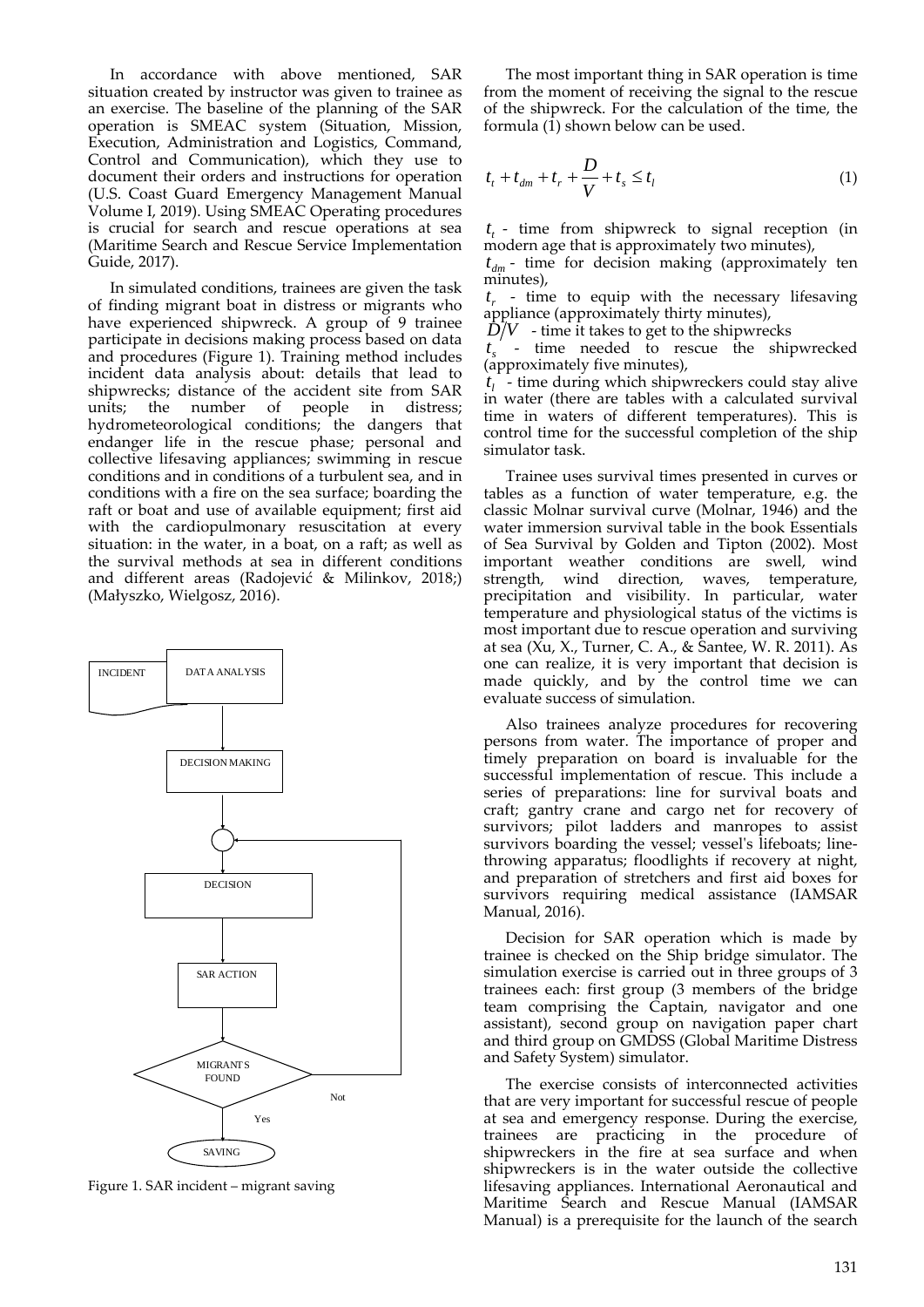and rescue action. Considering situation assessments trainees select among the search and rescue patterns and the techniques of finding shipwrecks in the sea (IAMSAR Manual, 2016). Also, part of the training is based on the coordination of search and rescue with aircraft.

The training on the GMDSS simulator performing communication on the proper procedures for receiving calls and messages on the accident. Ships that are in a course according to the position of a ship in trouble are obliged to prepare for rescue both the ship, as well as the people on it.

Simulation brings the opportunity to rehearse complex SAR operations decisions. The trainees not only can learn SAR professional skills and procedures, but also can deeply understand SAR environment adverseness and SAR urgency (Xiuwen, Fangbing & Yicheng, 2009). Also this simulator based training reflects upon the training experience in the debriefing session that follows the simulation run (Baldauf, et al., 2015).

The synchronous recording and playback of the event, the use of equipment and exchange on the air are the most effective means for corrective training in the search for human life at sea (TRANSAS, 2014).

Certainly, we should be aware of the fact that this simulator based training method cannot replace conventional real ship practical training. As noted by Xiuwen, Fangbing & Yicheng, (2009, p. 345): "the two methods must complement each other to improve training effect".

## 4 CONCLUSION

Numerous shipwrecks have marked the history of navigation, and despite substantial technological progress, unfortunately they are also common nowadays. The Mediterranean Sea is a 'maritime cemetery', as many ships and boats during migrants' transportation occur shipwreck. A large number of human lives have been lost due to the lack of knowledge of medical and technical aspects of rescue. In this way, the best training is performed for future crew members and embarked crewmen for the proper procedures in the case of SAR at sea. Military Academy has developed a unique training method for people who are engaged in SAR at sea. Training method for SAR operation at sea developed by using simulator and Operational Planning. The essence of this training is technical, as well as moral education in lifesaving at sea. The research study found that the developed method improves the training and learning experience in rescue at sea. The proposed training model can be developed and applied in all schools and centers where seafarers, other nautical staff, police and custom crew, pilots, search and rescue personnel, students, and several non-governmental organisations (NGOs) are trained in SAR at sea. The Military Academy further develops a SAR model of training to provide the highest quality knowledge necessary for the successful performance of assigned duties.

The Military Academy will continue supporting the deployment of members of the armed forces in such operations, and in cooperation with other training centers, will perform the best possible preparation of all members for future operations.

#### REFERENCES

- Albahari, M. (2018). From Right to Permission: Asylum, Mediterranean Migrations, and Europe's War on Smuggling. Journal on Migration and Human Security,  $2018(2)$ , 1-10.
- Baldauf, M., Jens-Uwe Schröder-Hinrichs, Aditi Kataria, Knud Benedict & Gerrit Tuschling (2015). Multidimensional simulation in team training for safety and security in maritime transportation. Journal of Transportation Safety & Security, 8(3), 197-213.
- Brian T. and Laczko F. (eds). (2014). Fatal Journeys Tracking Lives Lost during Migration. Geneva: International Organization for Migration (IOM).
- Cusumano, E. (2018). The sea as humanitarian space: Nongovernmental Search and Rescue dilemmas on the Central Mediterranean migratory route. Mediterranean Politics. 23 (3), 387-394.
- Cuttitta, P. (2018). Repoliticization Through Search and Rescue? Humanitarian NGOs and Migration Management in the Central Mediterranean. Geopolitics, 23(3), 1–29.
- Dijstelbloem, H., van Reekum, R., & Schinkel, W. (2017). Surveillance at sea: The transactional politics of border control in the Aegean. Security Dialogue, 48(3), 224–240.
- Golden, F., Tipton, M., (2002). Essentials of Sea Survival, Human Kinetics.
- IAMSAR Manual. (2016). International Aeronautical and Maritime Search And Rescue Manual, International Maritime Organization, IMO Publishing, London
- International Ogranization for Migration IOM, http://www.iom.int/news/mediterranean-migrantarrivals-reach-60309-2018-deaths-reach-1524, Accessed 14/8/2018
- International Organization for Migration (2017). Fatal Journeys, Improving Data on Missing Migrants, Volume 3, Part 2, Geneva
- Małyszko, M. and Wielgosz, M. (2016). Decision support systems in search, rescue and salvage operations at sea. Scientific Journals of the Maritime University of Szczecin 45, 191–195.
- Maritime Safety Committee, a, (2014). MSC.1/Circ.1182/Rev. 1- Guide to recovery techniques. International Maritime Rescue. http://international-maritime-rescue.org/saroperations/file/520-msc-1-circ-1182-guidetorecoverytechniques, Accessed 10/2/2019
- Maritime Search and Rescue Service Implementation Guide. (2017) Royal National Lifeboat Institution, Dorset
- Molnar, G. W., 1946. Survival of hypothermia by men immersed in the ocean. Journal of the American Medical Association, 131, 1046–1050.
- Radojević, S. (2013). Sigurnost i bezbednost plovidbe, Beograd: Medija centar "Odbrana"
- Radojević, S., Milinkov, V. (2018). Obuka za upotrebu ličnih sredstava za spasavanje. Paper presented at the 13th International Conference, Risk and Safety Engineering, Kopaonik (13-18).
- SOLAS Training Manual Lifesaving Appliances  $\&$ Survival Techniques, (2003). London: I.C. Brindle & Co., 19-20.
- SOLAS. (2009). London: International Maritime Organization
- STCW 10, (2010). London: International Maritime Organization
- Stierl, M. (2016). A sea of struggle activist border interventions in the Mediterranean Sea, Citizenship Studies, 20(5), 561-578